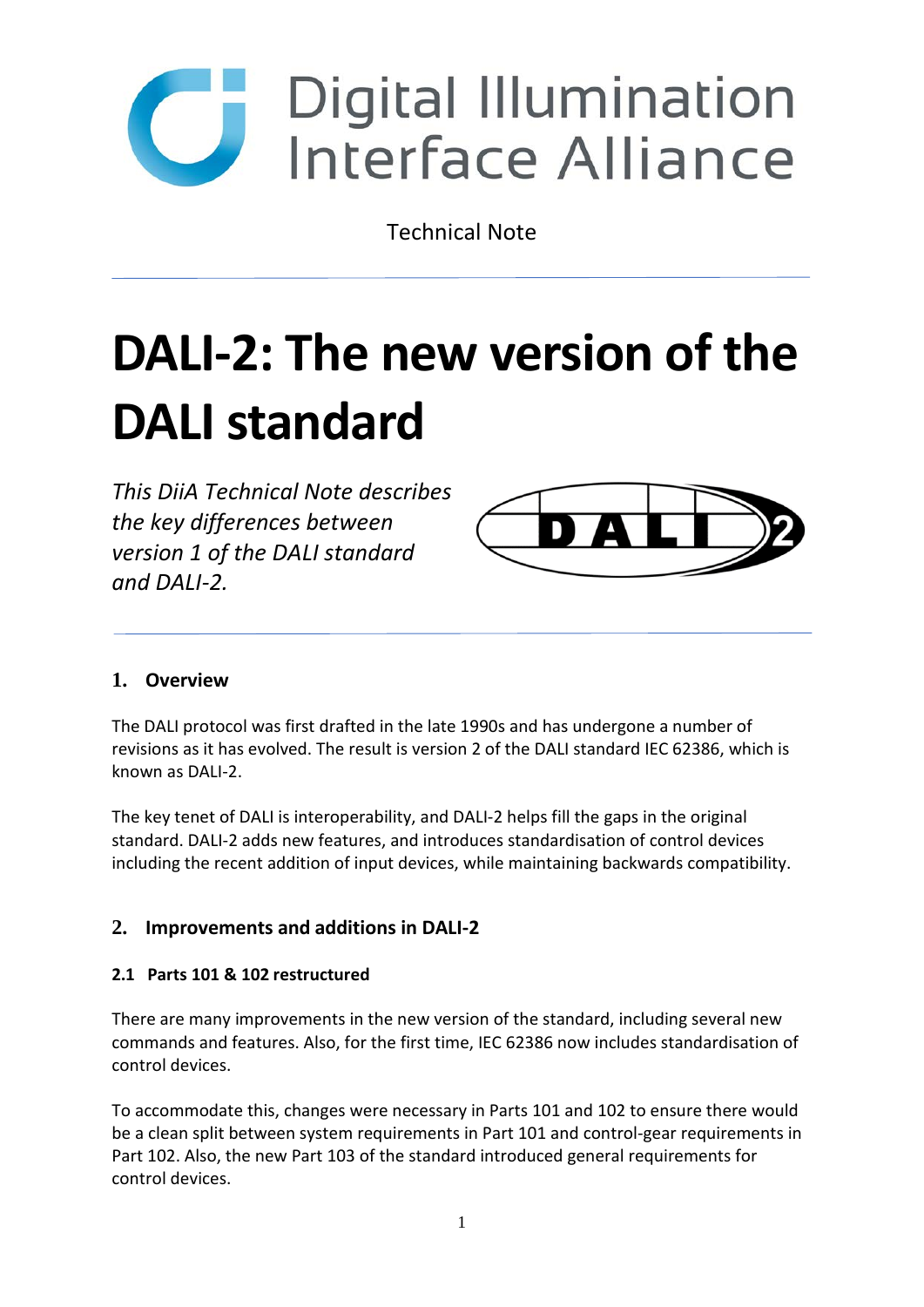# **Revision of Part 101: General requirements - System**

- Bus timing requirements are now collected together (from Part 102 and a previous draft of Part 103), allowing for control devices, including single-masters and multi- masters
- Insulation and earthing requirements are changed/added
- Operation through power interruptions is now defined, including short interruptions and long interruptions
- Bus power supplies and advanced bus power supplies have defined start-up timing
- Signal voltage rating: now 10V minimum for transmitter high level voltage
- Except for devices containing a bus power supply, the interface must be polarity insensitive
- Device marking requirements have changed
- Bus powered units are defined, allowing bus powered control gear and control devices
- Signal rise/fall times and signal timing improved and clarified
- 24-bit frames defined, and 20 & 32 bit frames reserved
- Multi-master timing defined
- Multiple logical units are now allowed within a single bus unit
- Part 101 now includes test sequences

# **Revision of Part 102: Control gear**

- Fading rules/timing clarified
- Variable *lastActiveLevel* added. Command GO TO LAST ACTIVE LEVEL added
- Extended fade time for fades from 100 ms up to 16 minutes
- Operating modes allow manufacturer specific operation, and a standardised way to return to normal operation
- New WRITE MEMORY LOCATION NO REPLY command, and RESET MEMORY BANK
- SAVE PERSISTENT VARIABLES command has been added
- QUERY LIGHT SOURCE TYPE added
- PING command defined, but to be ignored by control gear (allows detection of single masters)
- Physical selection has been removed
- Power-on and start-up timing has been updated and clarified
- Many additions and improvements to the test sequences (available to DiiA members)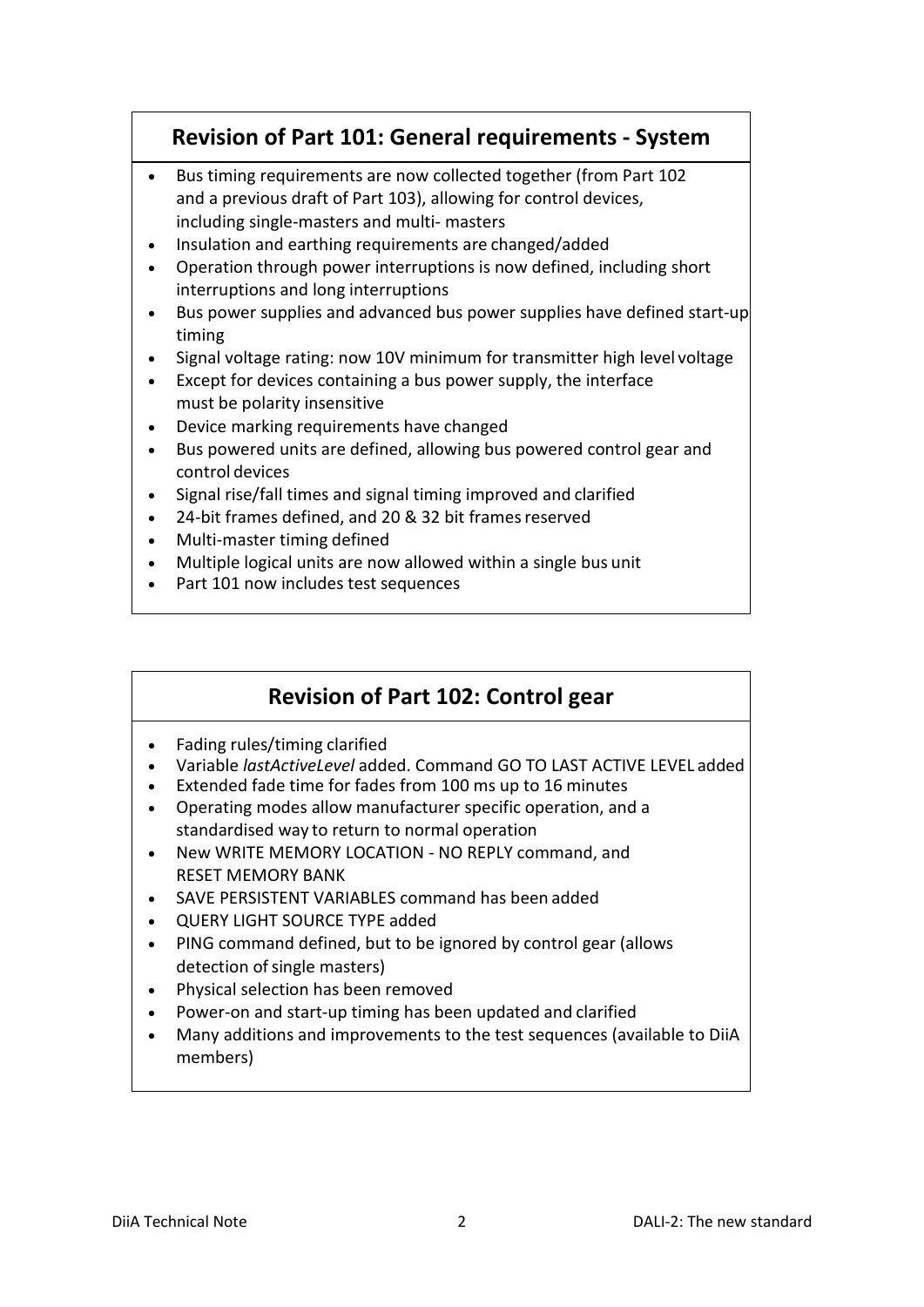#### **2.2 Control device standardisation: Application controllers & input devices**

Publication of Part 103 "*General requirements - Control devices"* also enabled further standardisation on specific Parts for control devices. Parts of the standard have been published for the first four *input devices*; these are a type of control device that provides information – an input – to the system. Another type of control device known as an *application controller* can use the information provided by input devices and other sources to allow them to make decisions and send commands to control gear.

Application controllers can operate as *single masters* or *multi-masters*. The bus communication requirements for both types are described in Part 103. Input devices are multi-masters, but are also capable of operating in a mode where they are simply polled by application controllers.

Highlights from Part 103 can be seen in the table below.



#### **2.3 Backwards compatibility**

The changes introduced in DALI-2 are designed to improve interoperability, including situations such as replacing existing control gear with DALI-2 compliant control gear, or using DALI-2 compliant control devices with DALI version-1 control gear. This backwards compatibility is described on the [DiiA website.](http://www.digitalilluminationinterface.org/dali/comparison.html)